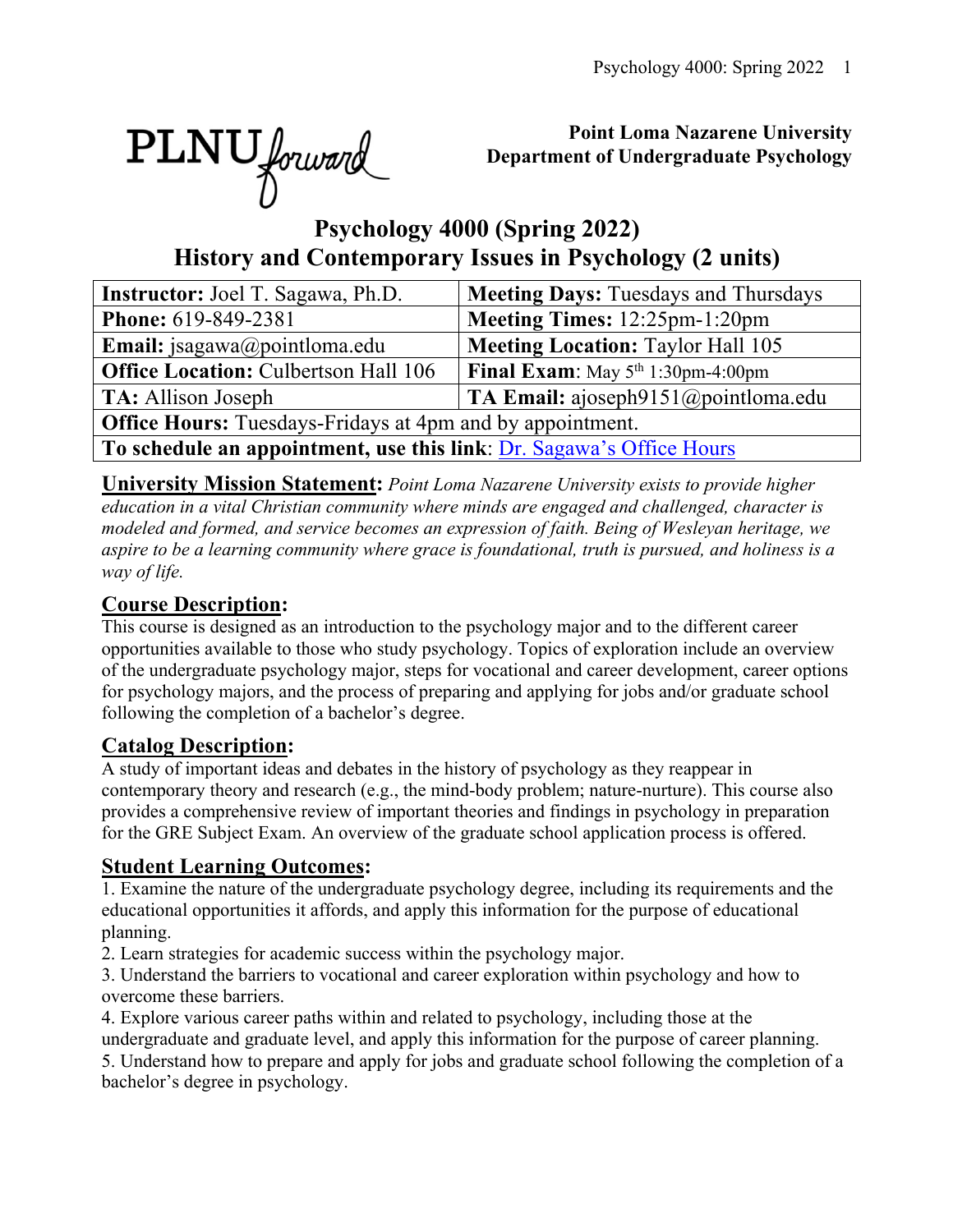# **Course Texts (Required):**

Helms, J. L., & Rogers, D. T. (2015). *Majoring in Psychology: Achieving Your Educational and Career Goals – 2nd edition.* Oxford: Wiley-Blackwell Publishers.

# **Course Requirements:**

- 1. Participation: Participation is required and is figured into your final grade.
- 2. Quizzes: Students are expected to read the assigned text and complete all 10 reading quizzes. Descriptions of all quizzes are listed on canvas.
- 3. Assignments: There will be a total of 4 assignments due throughout the semester. Descriptions of all assignments and grading rubrics are listed on canvas.
- 4. Final Paper: In lieu of a final exam, students are required to write a paper in which they will create a resume and cover letter or vita and personal statement based on what they would like to accomplish by graduation. A description of the final paper and the grading rubric is listed on canvas.

# **Grading:**

| Participation: (100 pts) 25%                  |                        |                    |                                               |                            |                                      | Quizzes $(100 \text{ pts}) 25\%$ |                                               |                                   |                          |                                                        |  |
|-----------------------------------------------|------------------------|--------------------|-----------------------------------------------|----------------------------|--------------------------------------|----------------------------------|-----------------------------------------------|-----------------------------------|--------------------------|--------------------------------------------------------|--|
| Assignments $(100 \text{ pts}) 25\%$          |                        |                    |                                               |                            | Final Paper $(100 \text{ pts}) 25\%$ |                                  |                                               |                                   |                          |                                                        |  |
|                                               |                        |                    |                                               |                            | Total: (400 pts) 100%                |                                  |                                               |                                   |                          |                                                        |  |
| Percentage Score                              |                        |                    |                                               |                            |                                      |                                  |                                               |                                   |                          |                                                        |  |
| A<br>$=$<br>$A-$<br>$\alpha = \alpha$         | $93 - 100\%$<br>90-92% | $B+$<br>B<br>$B -$ | $=$<br>$=$<br>$=$                             | 88-89%<br>84-87%<br>80-83% | $C+$<br>$\mathbf C$<br>$C-$          |                                  | $= 77 - 79\%$<br>$= 70 - 76\%$<br>$= 65-69\%$ | $D+$<br>D<br>$D-$<br>$\mathbf{F}$ | $=$<br>$=$<br>$=$<br>$=$ | $62 - 64\%$<br>$55-61%$<br>$50 - 54\%$<br>Below $50\%$ |  |
| Z Score<br>$\mathbf{A}$<br>$=$<br>$A-$<br>$=$ | 1.33<br>$\blacksquare$ | $B+$<br>B<br>$B-$  | $\displaystyle \qquad \qquad =$<br>$=$<br>$=$ | 0.67<br>0.33<br>$\theta$   | $C_{\pm}$<br>$\mathcal{C}$<br>$C$ -  | $= -1$                           | $= -0.33$<br>$= -1.33$                        | $D+$<br>D<br>$D -$<br>F           | $=$<br>$= -2$<br>$=$     | $-1.67$<br>$= -2.33$<br>Below $-2.33$                  |  |

# **Course Policies:**

- 1. Office Hours: Students are free to sign up for any open time during the instructor's office hours by using the link located at the top of this syllabus or using the link located on the homepage of our canvas course. Appointments are generally honored as long as the student provides the instructor with 24 hours advanced notice. In the event that the student does not provide the instructor with 24 hours advanced notice, the instructor may not be available during their office hours as they may need to be away from their office due to other commitments.
- 2. Email: Most often, you will receive a response to your emails from the instructor of this course within 7 days. As there may be times where you encounter a delayed response from your instructor over email, students are encouraged to schedule a time to speak with their instructor during the instructor's office hours and to use these office hours as a primary means of communication. In the event that a student has a logistical question (e.g., where to find an assignment, when an assignment is due, how to submit an assignment, etc.), students are encouraged to contact the TA for this course, as they are likely to respond to your email in a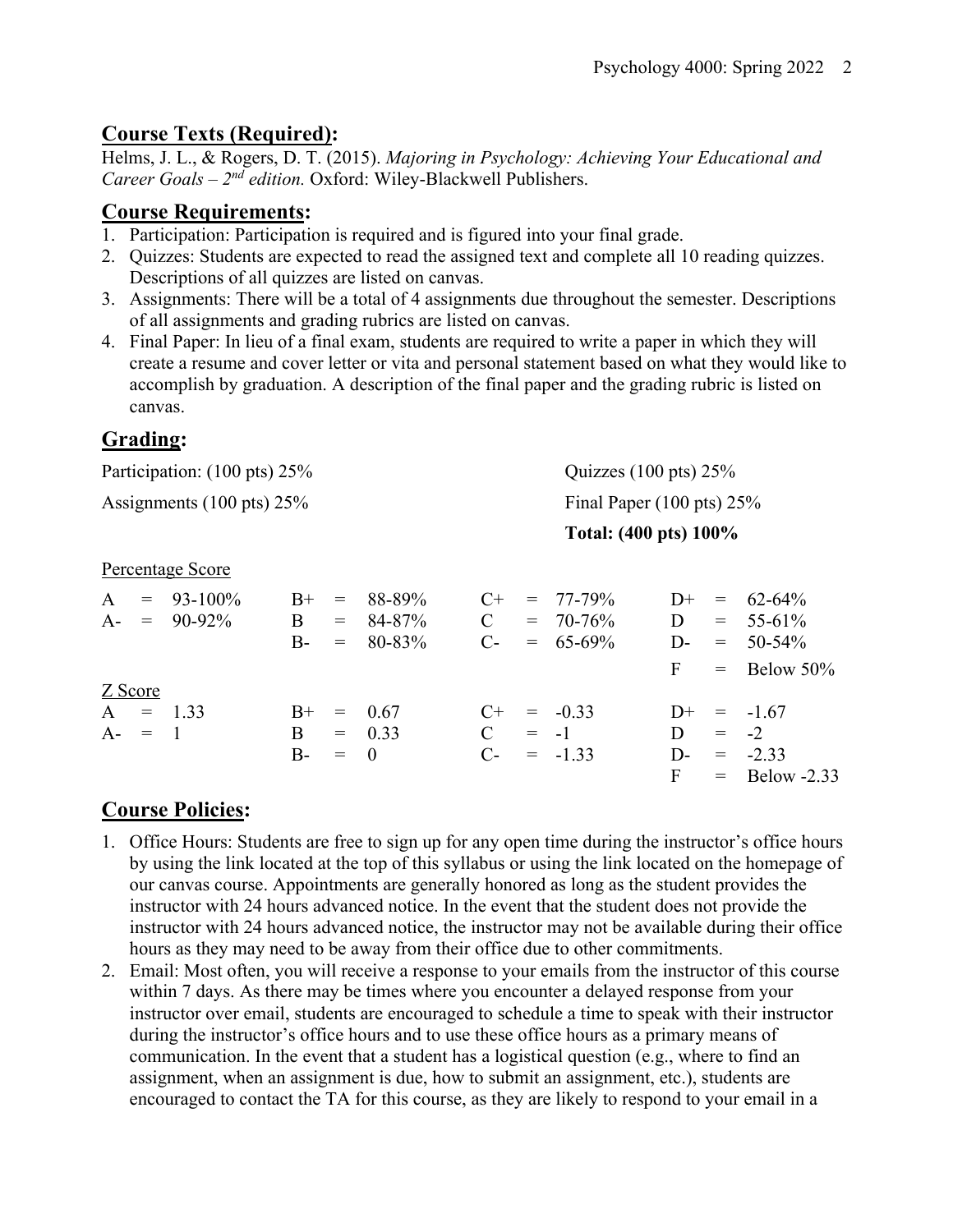more expedient manner. You can contact the TA for this course by using the link located at the top of this syllabus or the link located on the homepage of our canvas course.

- 3. Attendance: Student are at risk of being de-enrolled from this course in the event that they miss 4 or more class sessions (i.e., if absences exceed 20 percent of class meetings).
- 4. Participation: Students must participate in our class discussion times to receive participation credit. Students who participate in Class 26 and Class 27 will be given participation points, which they can use to replace up to 2 missed class sessions. Students who complete the final online lecture will also receive points, which they can use to replace an additional missed class session. In certain extenuating circumstances, alternatives may be provided to make up participation points if permission is obtained from the instructor.
- 5. Quizzes: All quizzes are due on Friday by 5pm. Students are allowed extensions through Monday at midnight if needed, but students will not be allowed to submit quizzes after a quiz closes on canvas. If 90% of our class completes the IDEA evaluation for this course by the end of the semester, each student's lowest quiz score will be replaced with a full score.
- 6. Assignments: All assignments are due on Friday by 5pm. Students are allowed extensions through Monday at midnight if needed, but students will not be allowed to submit an assignment after the assignment closes on canvas. Students may choose to replace their lowest assignment score with a full score by completing the course feedback survey.
- 7. Final Paper: The final paper is due on the day of our final exam. In certain extenuating circumstances, students may be provided with the opportunity to submit their final paper late. However, prior permission to submit their final paper late must be provided by the instructor and students must submit their paper by the last day of the semester.

# **Attendance and Participation Policy:**

Regular and punctual attendance at all synchronous class sessions is considered essential to optimum academic achievement. If the student is absent for more than 10 percent of class sessions (virtual or face-to-face), the faculty member will issue a written warning of de-enrollment. If the absences exceed 20 percent, the student may be de-enrolled without notice until the university drop date or, after that date, receive the appropriate grade for their work and participation. In some courses, a portion of the credit hour content will be delivered asynchronously and attendance will be determined by submitting the assignments by the posted due dates. If absences exceed these limits but are due to university excused health issues, an exception will be granted. A day of attendance in asynchronous content is determined as contributing a substantive note, assignment, discussion, or submission by the posted due date. Failure to meet these standards will result in an absence for that day. Instructors will determine how many asynchronous attendance days are required each week. A complete description of the Academic Policies along can be found in the Undergraduate Academic Catalog.

# **Course Credit Hour Information:**

In the interest of providing sufficient time to accomplish the stated Course Learning Outcomes, this class meets the PLNU credit hour policy for a 2-unit class delivered over 15 weeks. It is anticipated that students will spend a minimum of 37.5 participation hours per credit hour on their coursework. For this course, students will spend an estimated 75 total hours meeting the course learning outcomes. The time estimations are provided in the Canvas modules.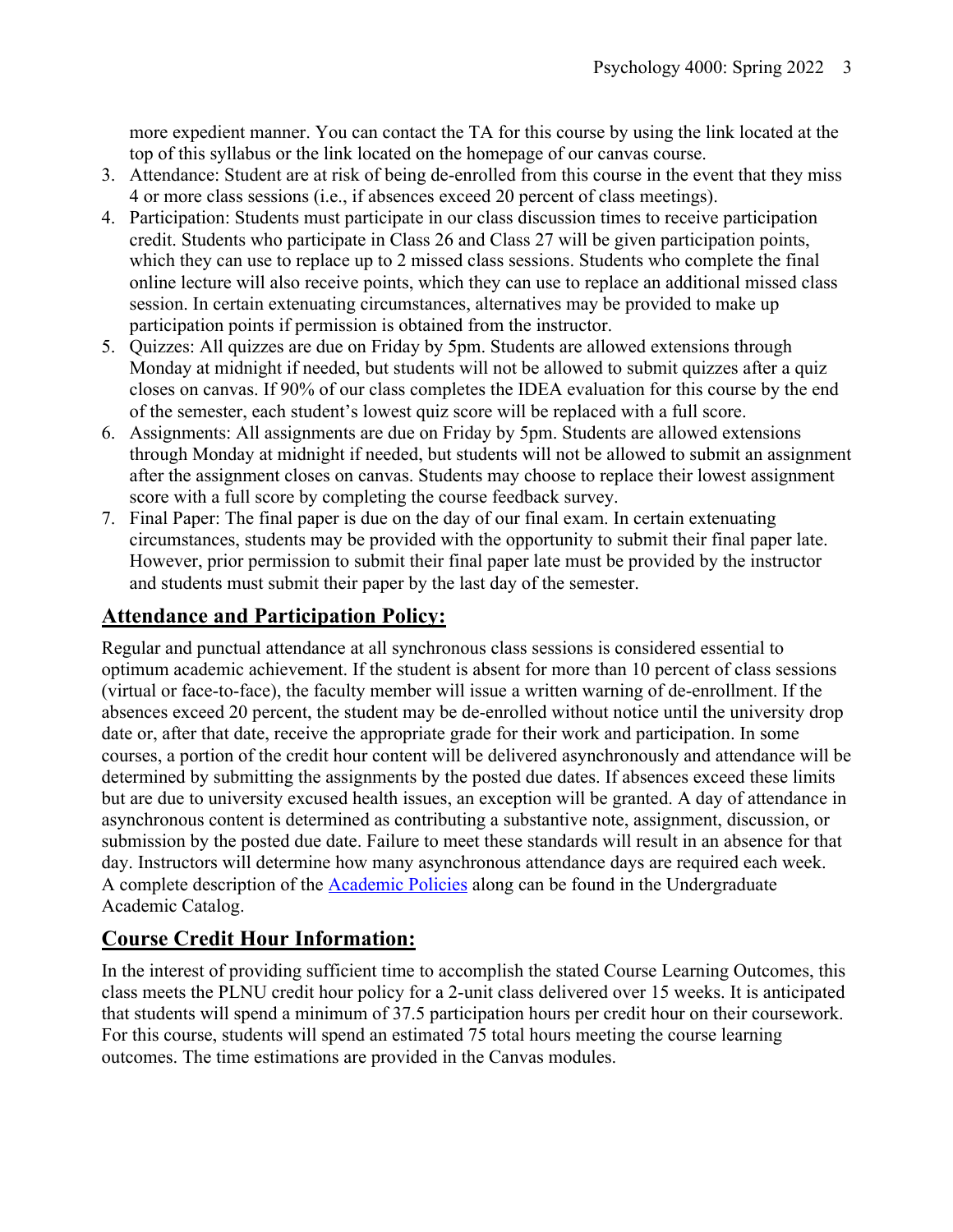# **Academic Honesty Policy:**

Students should demonstrate academic honesty by doing original work and by giving appropriate credit to the ideas of others. Academic dishonesty is the act of presenting information, ideas, and/or concepts as one's own when in reality they are the results of another person's creativity and effort. A faculty member who believes a situation involving academic dishonesty has been detected may assign a failing grade for that assignment or examination, or, depending on the seriousness of the offense, for the course. Faculty will follow and students may appeal using the procedures in the University Catalog. See the Academic Policies for definitions of kinds of academic dishonesty and for further policy information.

# **Use of Technology**

In order to be successful in the online environment, you'll need to meet the minimum technology and system requirements; please refer to the Technology and System Requirements information. Additionally, students are required to have headphone speakers compatible with their computer available to use. If a student is in need of technological resources please contact student-techrequest@pointloma.edu. Problems with technology do not relieve you of the responsibility of participating, turning in your assignments, or completing your class work.

# **Copyright Policy:**

Point Loma Nazarene University, as a non-profit educational institution, is entitled by law to use materials protected by US Copyright Act for classroom education. Any use of those materials outside of the class may violate the law. More information on the PLNU Copyright Policy can be found online.

# **State Authorization**

State authorization is a formal determination by a state that Point Loma Nazarene University is approved to conduct activities regulated by that state. In certain states outside California, Point Loma Nazarene University is not authorized to enroll online (distance education) students. If a student moves to another state after admission to the program and/or enrollment in an online course, continuation within the program and/or course will depend on whether Point Loma Nazarene University is authorized to offer distance education courses in that state. It is the student's responsibility to notify the institution of any change in his or her physical location. Refer to the map on State Authorization to view which states allow online (distance education) outside of California.

# **Academic Accommodations:**

PLNU is committed to providing equal opportunity for participation in all its programs, services, and activities. Students with disabilities may request course-related accommodations by contacting the Educational Access Center (EAC), located in the Bond Academic Center (EAC@pointloma.edu or 619-849-2486). Once a student's eligibility for an accommodation has been determined, the EAC will issue an academic accommodation plan ("AP") to all faculty who teach courses in which the student is enrolled each semester. PLNU highly recommends that students speak with their professors during the first two weeks of each semester/term about the implementation of their AP in that particular course and/or if they do not wish to utilize some or all of the elements of their AP in that course. Students who need accommodations for a disability should contact the EAC as early as possible (i.e., ideally before the beginning of the semester) to assure appropriate accommodations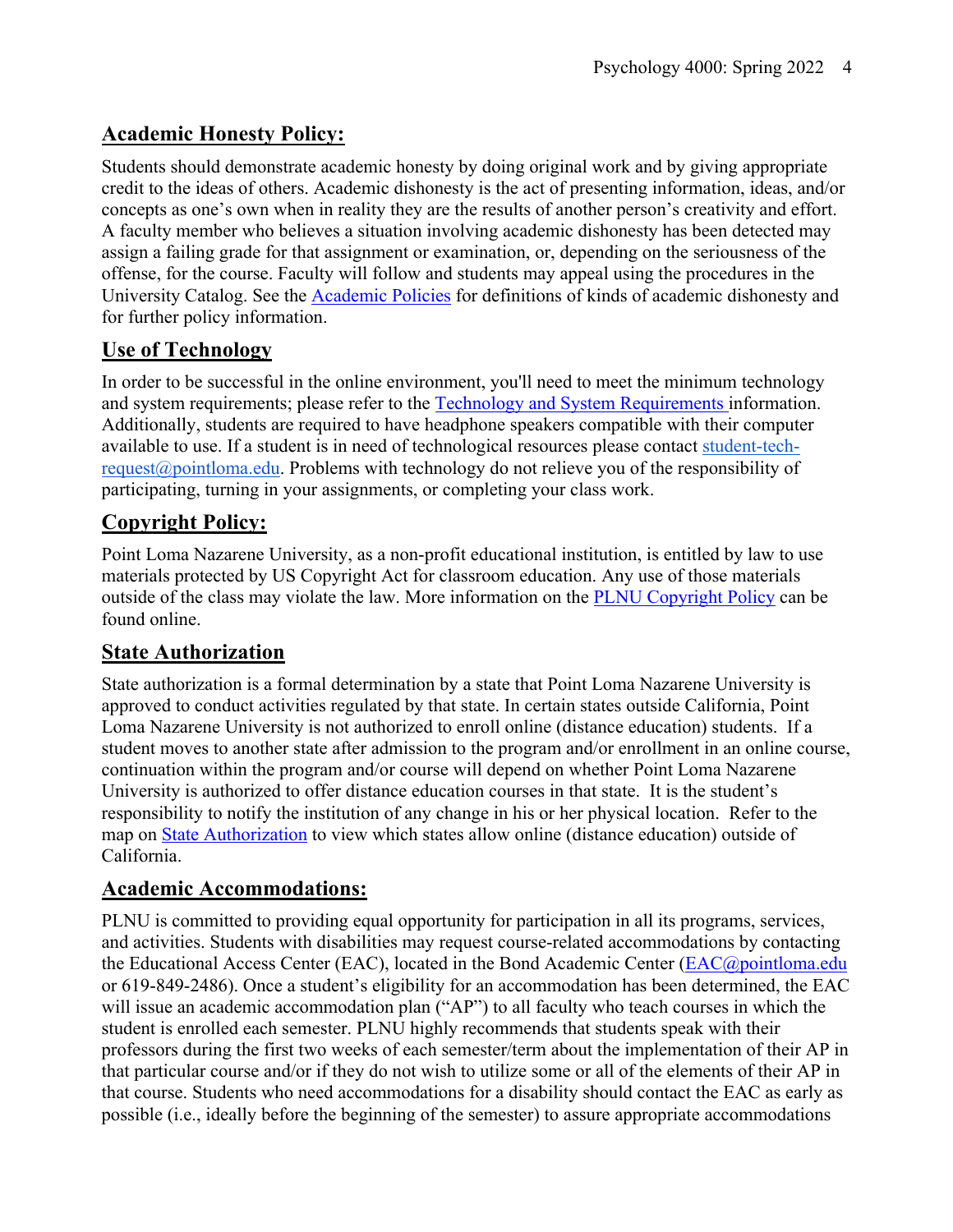can be provided. It is the student's responsibility to make the first contact with the EAC. Students may find additional support through other campus offices as well including the Office of Spiritual Development, the Tutorial Center, and/or the Wellness Center.

# **Unit 1: Vocation and Career Exploration**

# **Week 1 – The Value of a College Education**

#### *Week 1 Overview*

This week we will review the policies and requirements for this course. In addition, we will reflect on the value of a college education and discuss strategies for academic success.

#### *Student Learning Outcomes*

- 1. Review course requirements and policies.
- 2. Reflect on the value of a college education.
- 3. Discuss strategies for academic success.

### *Tasks*

Attend and participate in the following class:

 $\bullet$  1/13 – Class 1: The Value of a College Education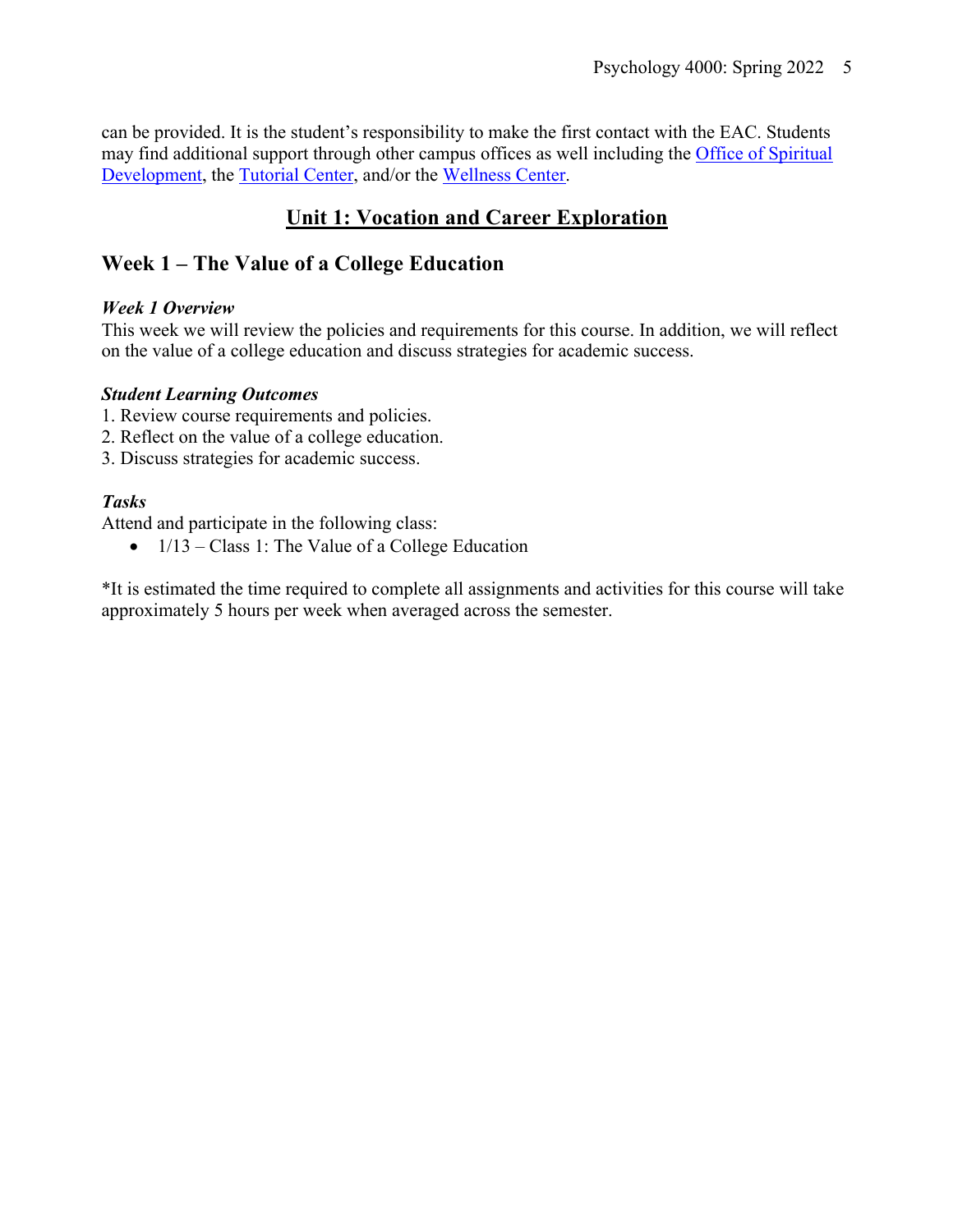# **Week 2 – Majoring in Psychology**

### *Week 2 Overview*

This week we will examine the nature of the undergraduate psychology degree including the major subdivisions of psychology and the opportunities for skill development that exist within the psychology major. In addition, we discuss common barriers to vocation and career exploration for psychology majors.

### *Student Learning Outcomes*

- 1. Examine the nature of the undergraduate psychology degree.
- 2. Review the major subdivisions of psychology.
- 3. Reflect on the opportunities for skill development that exist within the psychology major.
- 4. Discuss common barriers to vocation and career exploration for psychology majors.

### *Tasks*

Attend and participate in the following classes:

- $1/18 Class 2$ : Majoring in Psychology
- 1/20 Class 3: Barriers to Vocation and Career Exploration

### *Required Readings and Associated Assignments*

•  $1/21$  – Assignment 1 – Education Plan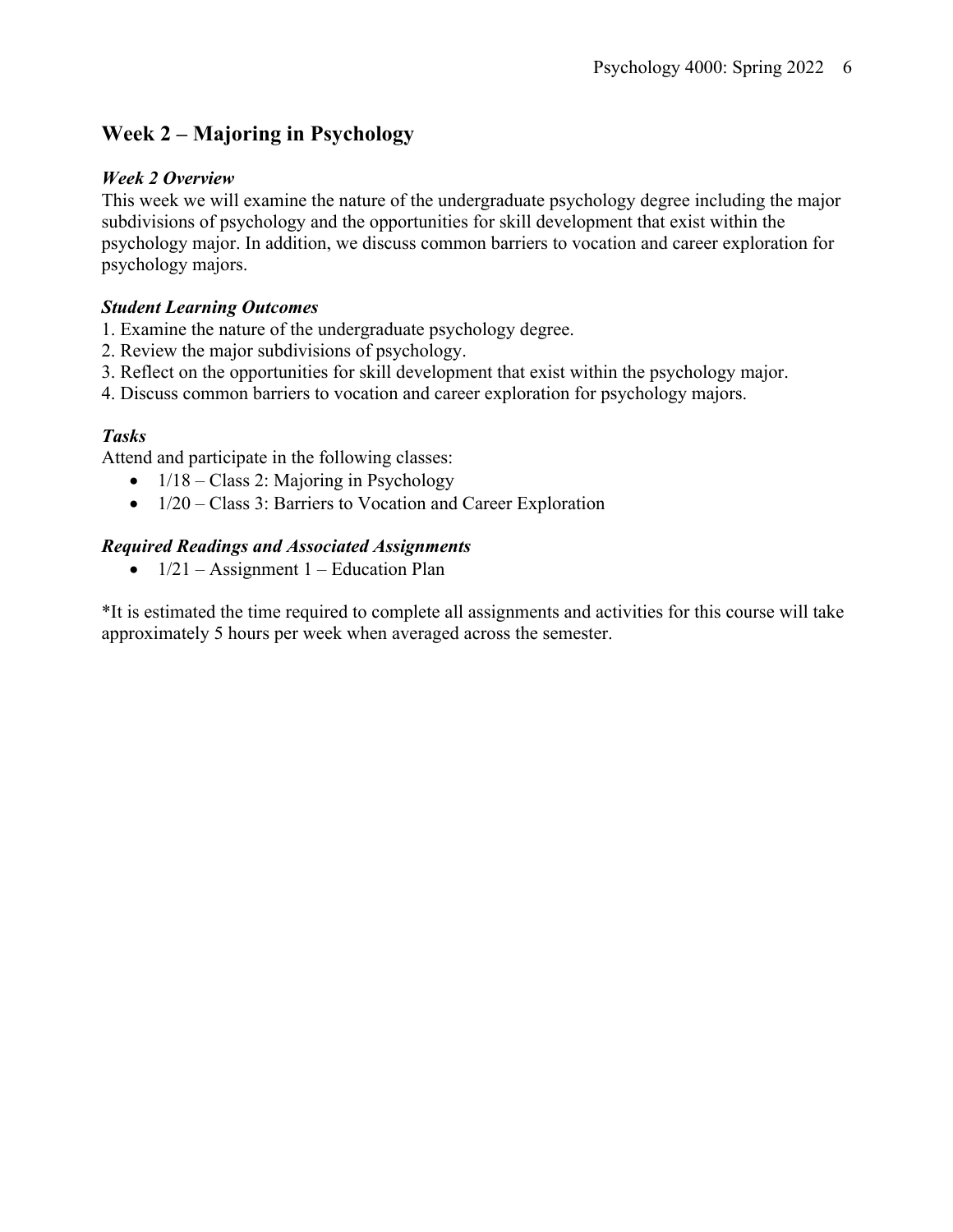# **Week 3 – Discovering Your Vocational Calling**

### *Week 3 Overview*

This week we will reflect on how to overcome some common barriers to vocation and career exploration. In addition, we will discuss the potential steps a student can take to discover their vocational calling.

### *Student Learning Outcomes*

- 1. Reflect on how to overcome the common barriers to vocation and career exploration.
- 2. Discuss the potential steps a student can take to discover their vocational calling.

## *Tasks*

Attend and participate in the following classes:

- 1/25 Class 4: Discovering Your Vocational Calling
- 1/27 Class 5: Discovering Your Vocational Calling

### *Required Readings and Associated Assignments*

Helms, J. L., & Rogers, D. T. (2015). *Majoring in Psychology: Achieving Your Educational and Career Goals – 2nd edition.* Oxford: Wiley-Blackwell Publishers.

• 1/28 – Quiz 1: Ch. 4 Assessing and Developing Career Goals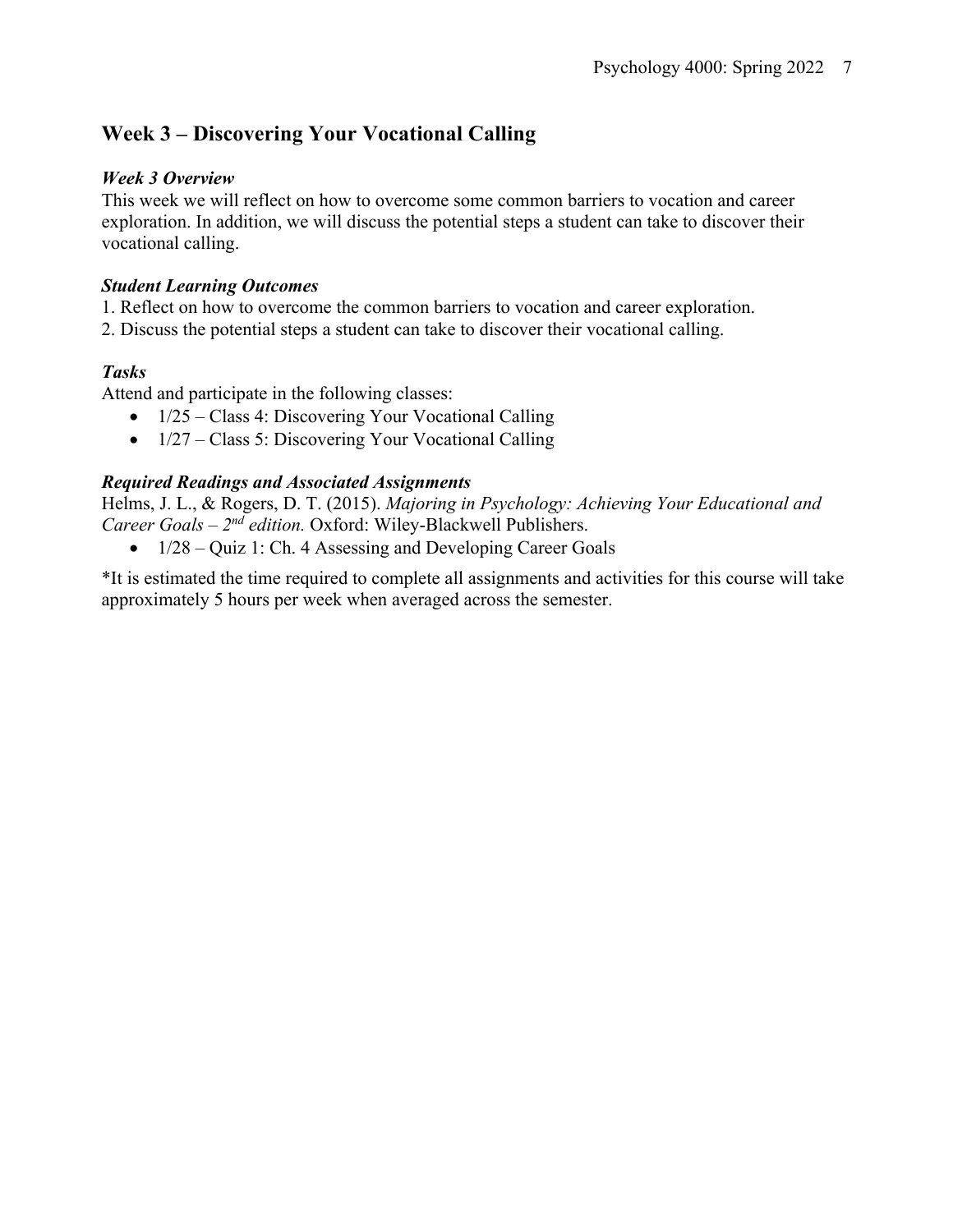# **Week 4 – Vocation and Career Exploration**

#### *Week 4 Overview*

This week we will reflect on the common assumptions a psychology student may have about vocation and career exploration and how to avoid these pitfalls during the vocation and career exploration process.

#### *Student Learning Outcomes*

1. Reflect on the common assumptions a psychology student may have about vocation and career exploration.

2. Discuss how a student may be able to avoid these pitfalls during the vocation and career exploration process.

### *Tasks*

Attend and participate in the following classes:

- 2/1 Class 6: Vocation and Career Exploration
- 2/3 Class 7: Vocation and Career Exploration

### *Required Readings and Associated Assignments*

• 2/4 – Assignment 2: Vocation and Career Exploration Plan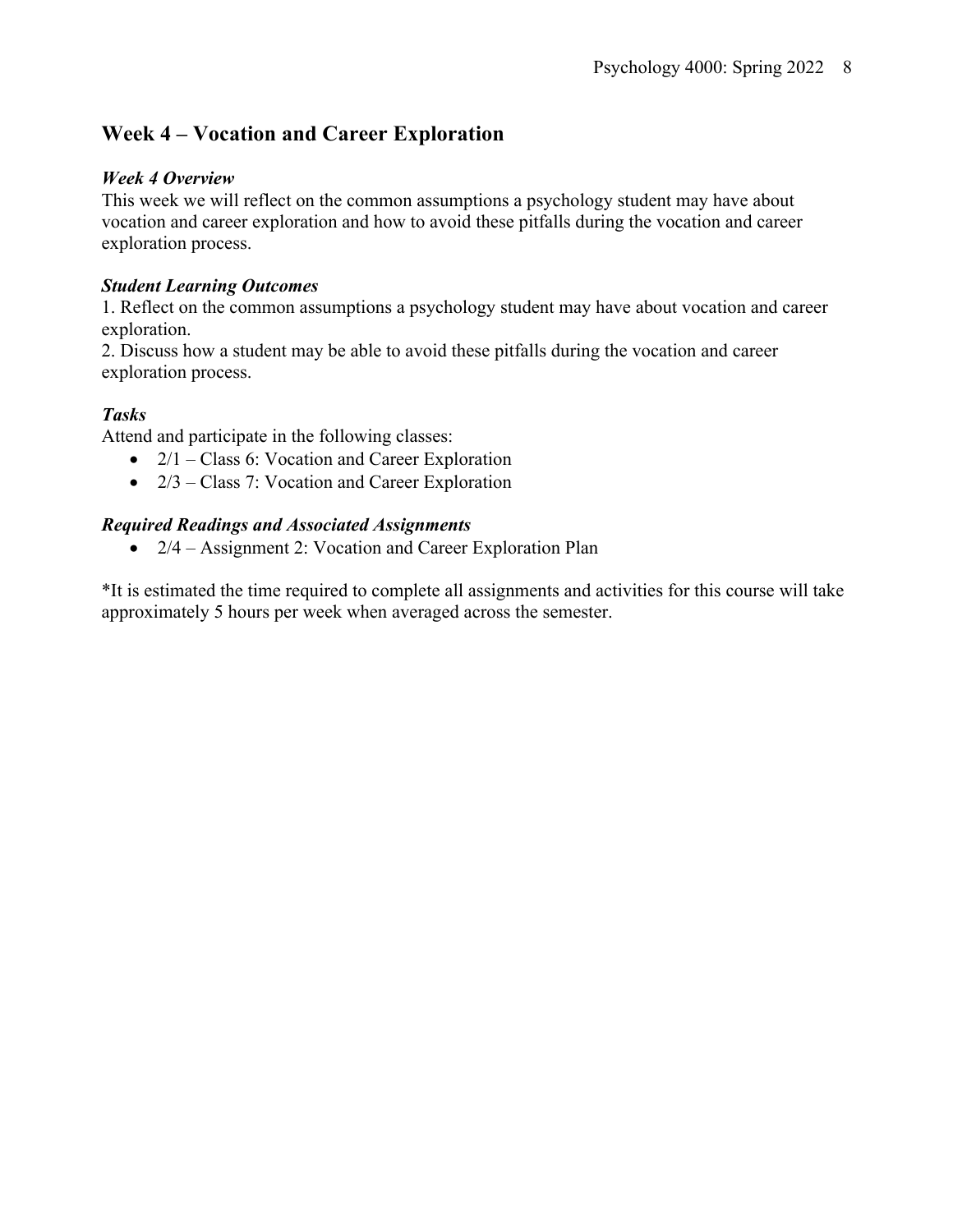# **Unit 2: Master's Level Career Opportunities**

# **Week 5 – School Counselors and School Psychologists**

#### *Week 5 Overview*

This week we will introduce students to the office of career services and the career opportunities that exist within the fields of school counseling and school psychology. As part of this introduction, we will discuss the core activities that school counselors and school psychologists are involved in on a day-to-day basis, review the different pathways to entering into these professions, and apply this information for the purpose of career planning.

#### *Student Learning Outcomes*

1. Introduce students to the office of career services.

2. Discuss the core activities that school counselors and school psychologists are involved in on a day-to-day basis.

3. Review the different pathways to becoming a school counselor or school psychologist.

4. Apply this information for the purpose of career planning.

### *Tasks*

Attend and participate in the following classes:

- 2/8 Class 8: Introduction to Career Services
- 2/10 Class 9: School Counselors and School Psychologists

### *Required Readings and Associated Assignments*

Helms, J. L., & Rogers, D. T. (2015). *Majoring in Psychology: Achieving Your Educational and Career Goals – 2nd edition.* Oxford: Wiley-Blackwell Publishers.

•  $2/11 - Quiz$  2: Ch. 11 Careers in Education and School Psychology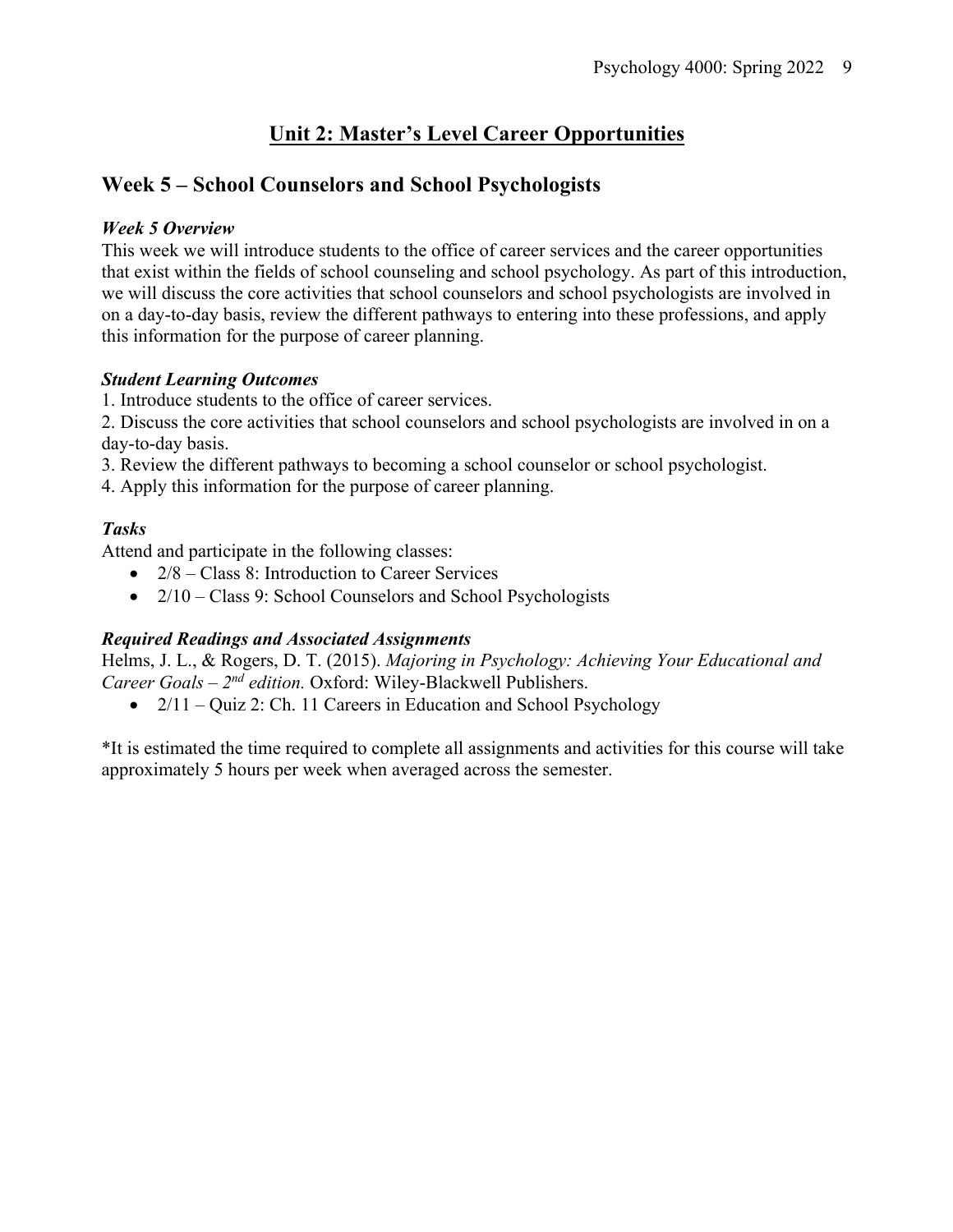# **Week 6 – Psychotherapists**

### *Week 6 Overview*

This week we will introduce students to the career opportunities that exist within the field of psychotherapy. As part of this introduction, we will discuss the core activities that psychotherapists are involved in on a day-to-day basis, review the different pathways to entering into this profession, and apply this information for the purpose of career planning.

### *Student Learning Outcomes*

- 1. Discuss the core activities that psychotherapists are involved in on a day-to-day basis.
- 2. Review the different pathways to becoming a psychotherapist.
- 3. Apply this information for the purpose of career planning.

## *Tasks*

Attend and participate in the following classes:

- $2/15 Class 10$ : Psychotherapists
- $2/17 Class 11$ : Psychotherapists

### *Required Readings and Associated Assignments*

Helms, J. L., & Rogers, D. T. (2015). *Majoring in Psychology: Achieving Your Educational and Career Goals – 2nd edition.* Oxford: Wiley-Blackwell Publishers.

• 2/18 – Quiz 3: Ch. 10 Careers in Clinical Psychology and Counseling Psychology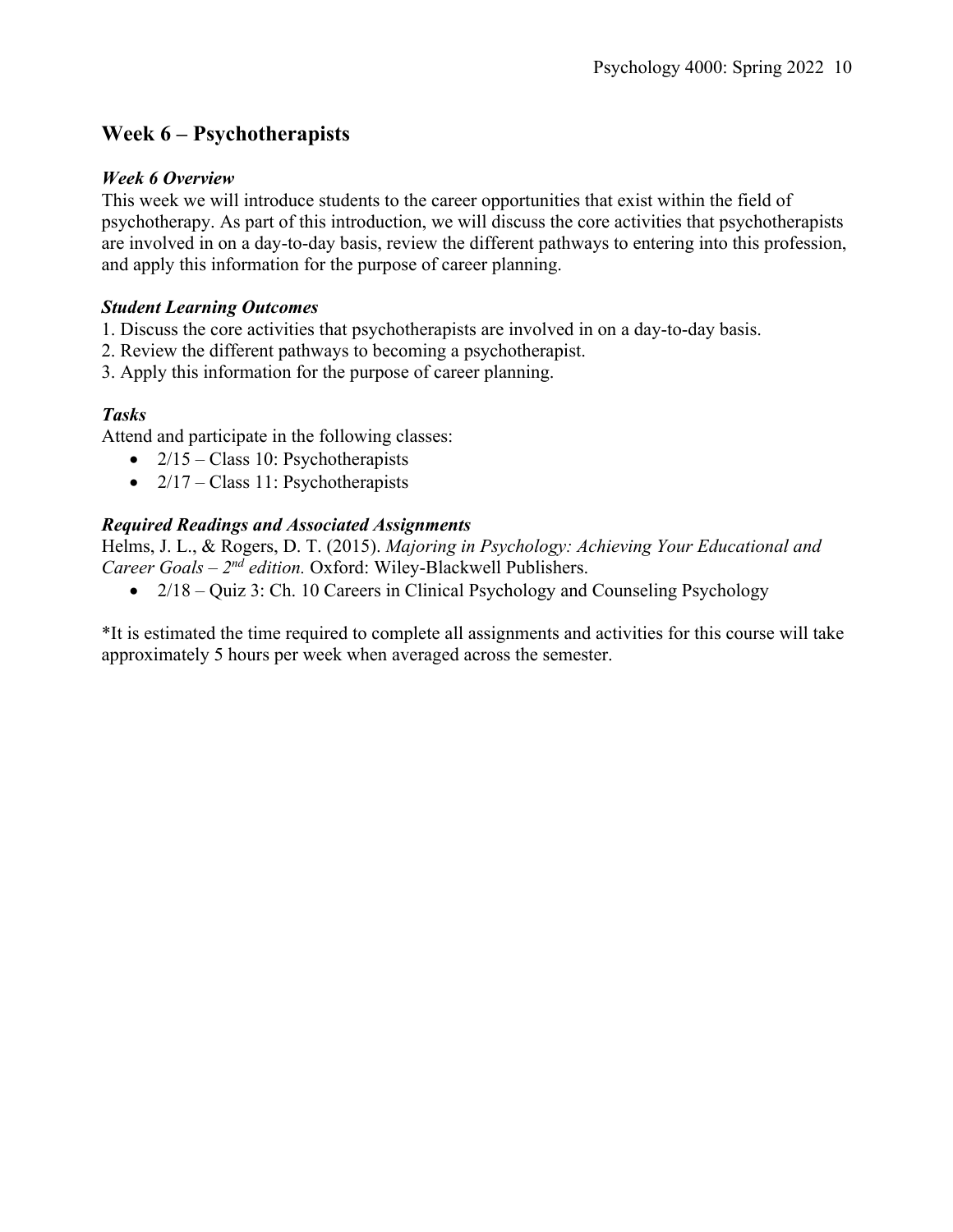# **Week 7 – Behavior Analysts, Occupational Therapists, Data Analysts, and Industrial Organizational Psychologists**

### *Week 7 Overview*

This week we will introduce students to the career opportunities that exist within the fields of behavior analysis, occupational therapy, data science, and industrial organizational psychology. As part of this introduction, we will discuss the core activities that professionals within these fields are involved in on a day-to-day basis, review the different pathways to entering into these professions, and apply this information for the purpose of career planning.

### *Student Learning Outcomes*

1. Discuss the core activities that behavior analysts, occupational therapists, data scientists, and industrial organizational psychologists are involved in on a day-to-day basis.

2. Review the different pathways to becoming a behavior analyst, occupational therapist, data scientist, or industrial organizational psychologist.

3. Apply this information for the purpose of career planning.

### *Tasks*

Attend and participate in the following classes:

- 2/22 Class 12: Behavior Analysts and Occupational Therapists
- 2/24 Class 13: Data Analysts and Industrial Organizational Psychologists

### *Required Readings and Associated Assignments*

Helms, J. L., & Rogers, D. T. (2015). *Majoring in Psychology: Achieving Your Educational and Career Goals – 2nd edition.* Oxford: Wiley-Blackwell Publishers.

•  $2/25 - Quiz$  4: Ch. 9 Careers in Industrial-Organization Psychology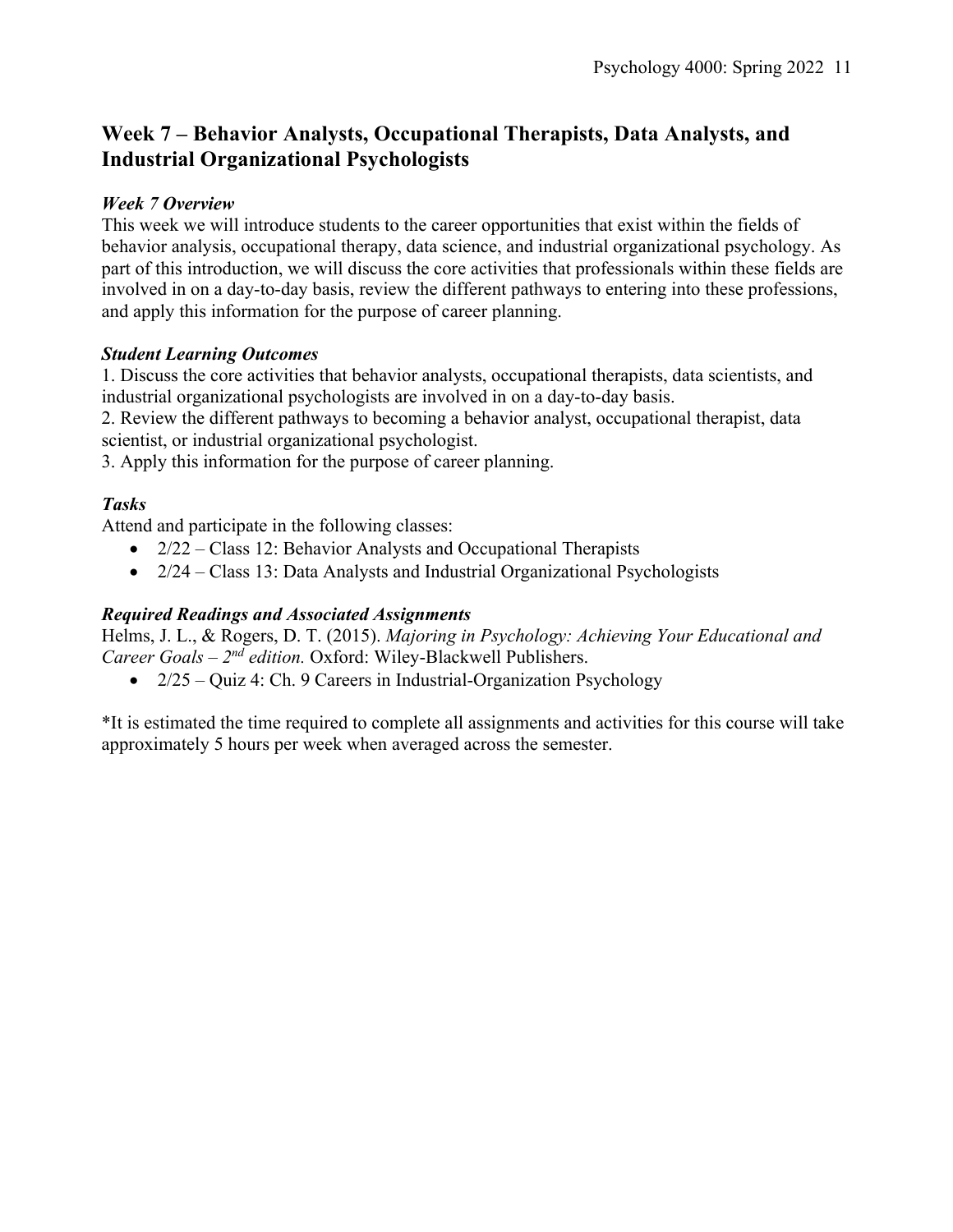# **Unit 3: Doctoral Level Career Opportunities**

# **Week 8 – Professors and Researchers**

### *Week 8 Overview*

This week we will introduce students to the career opportunities that exist for psychology majors at the doctoral level. In particular, we will discuss the core activities that experimental psychologists, developmental psychologists, social psychologists, and cognitive psychologists are involved in on a day-to-day basis. In addition, we will discuss the different pathways to a doctoral program in these areas and apply this information for the purpose of career planning.

### *Student Learning Outcomes*

1. Discuss the core activities that experimental psychologists, developmental psychologists, social psychologists, and cognitive psychologists are involved in on a day-to-day basis.

2. Review the different pathways to a doctoral program in these areas.

3. Apply this information for the purpose of career planning.

## *Tasks*

Attend and participate in the following classes:

- $3/1$  Class 14: Professors and Researchers
- $3/3$  Class 15: Professors and Researchers

### *Required Readings and Associated Assignments*

Helms, J. L., & Rogers, D. T. (2015). *Majoring in Psychology: Achieving Your Educational and Career Goals – 2nd edition.* Oxford: Wiley-Blackwell Publishers.

- $\bullet$  3/4 Quiz 5: Ch. 16 Careers in Academe
- 3/4 Quiz 6: Ch. 8 Careers in Research: Experimental, Developmental, Social, Cognitive, and Biopsychology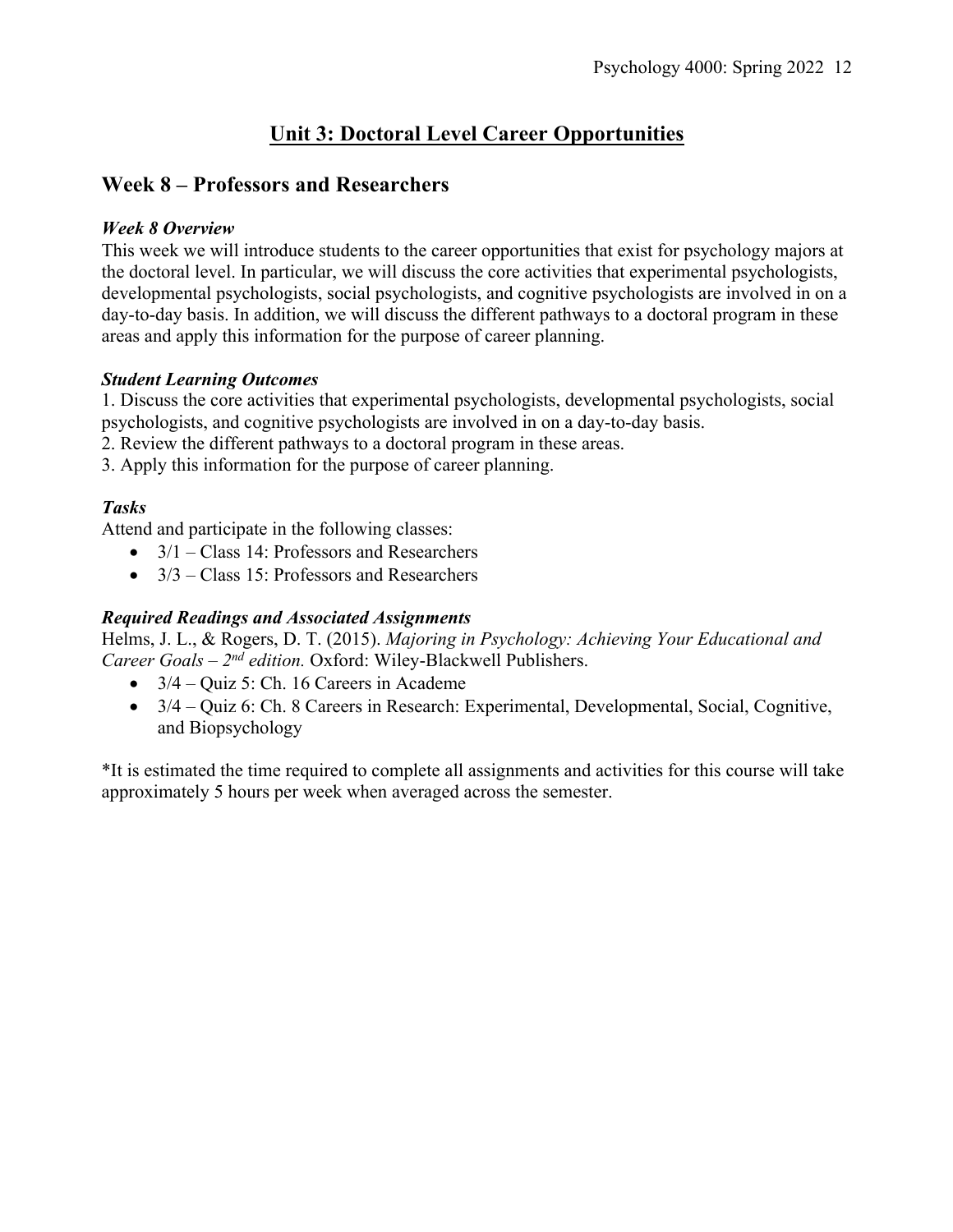# **Week 9 – Practitioners**

#### *Week 9 Overview*

This week we will introduce students to the career opportunities that exist for doctoral level practitioners within the field of psychology. In particular, we will discuss the core activities that clinical psychologists and counseling psychologists are involved in on a day-to-day basis, including those that specialize in neuropsychology, forensic psychology, and sports psychology. In addition, we will discuss the different pathways to a doctoral program in these areas and apply this information for the purpose of career planning.

### *Student Learning Outcomes*

1. Discuss the core activities that clinical psychologists and counseling psychologists are involved in on a day-to-day basis, including those that specialize in neuropsychology, forensic psychology, and sports psychology.

2. Review the different pathways to a doctoral program in these areas.

3. Apply this information for the purpose of career planning.

### *Tasks*

Attend and participate in the following classes:

- $3/15$  Class 16: Practitioners Clinical and Counseling Psychologists
- 3/17 Class 17: Practitioners Neuropsychologists, Forensic Psychologists, and Sports Psychologists

### *Required Readings and Associated Assignments*

Helms, J. L., & Rogers, D. T. (2015). *Majoring in Psychology: Achieving Your Educational and Career Goals – 2nd edition.* Oxford: Wiley-Blackwell Publishers.

- 3/18 Quiz 7: Ch. 15 Careers in Forensic Psychology
- $3/18 -$ Quiz 8: Ch. 14 Careers in Neuropsychology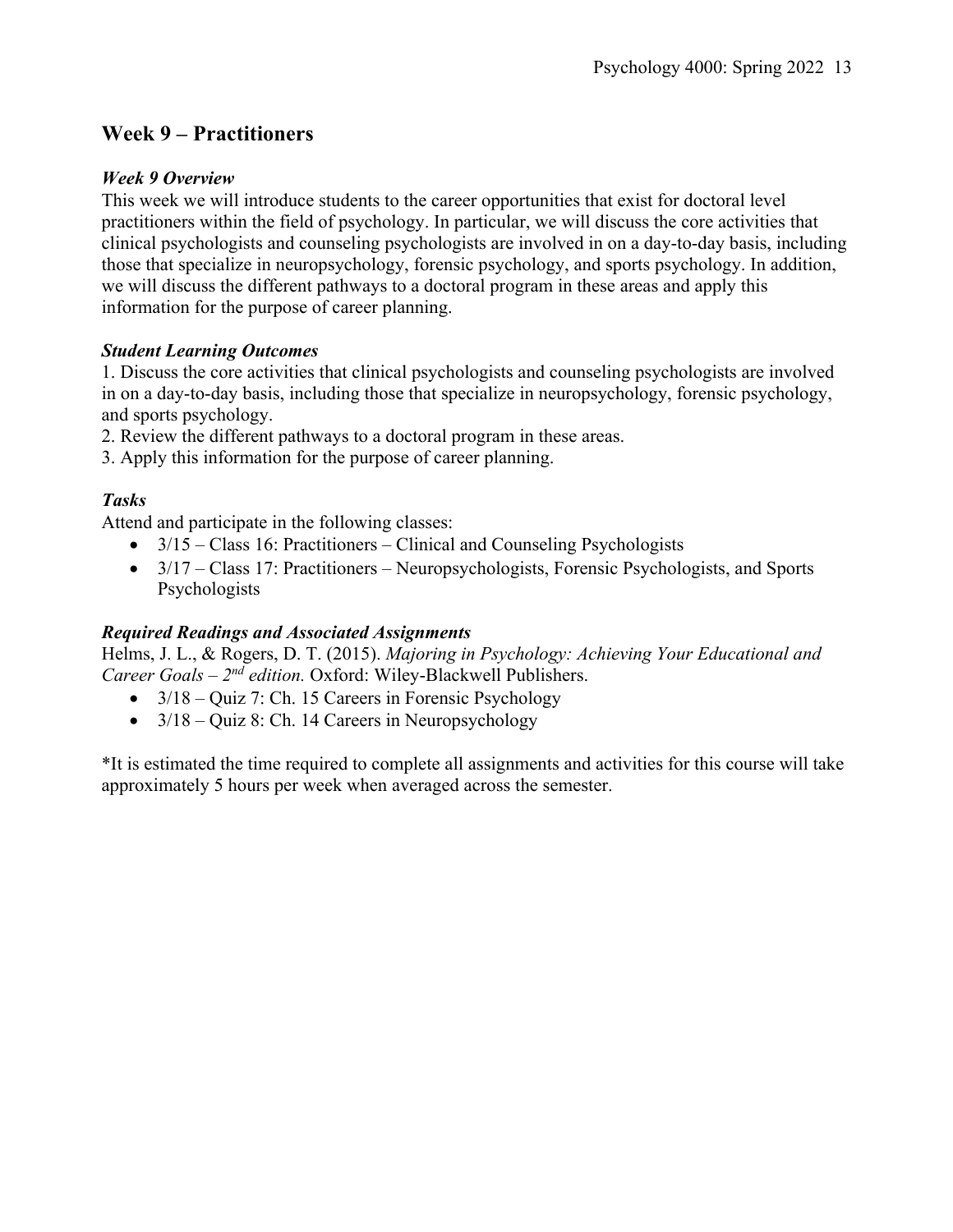# **Unit 4: Bachelor Level Career Opportunities**

# **Week 10 – Mental Health, Social Services, Human Resources, and Business**

#### *Week 10 Overview*

This week we will introduce students to the career opportunities that exist within the mental health, social services, human resources, and business fields that do not require a graduate degree. As part of this review, we will highlight specific jobs in these fields that offer entry level positions. In addition, we will highlight the core activities involved in these types of jobs and how to find relevant experiences to make yourself a competitive candidate for these types of positions.

### *Student Learning Outcomes*

1. Review the opportunities that exist within the fields of mental health, social services, human resources, and business that do not require a graduate degree.

2. Highlight the core activities involved in these types of jobs.

3. Learn how to find relevant experiences to make yourself a competitive candidate for these types of positions.

### *Tasks*

Attend and participate in the following classes:

- 3/22 Class 18: Mental Health and Social Services
- 3/24 Class 19: Human Resources and Business

### *Required Readings and Associated Assignments*

Helms, J. L., & Rogers, D. T. (2015). *Majoring in Psychology: Achieving Your Educational and Career Goals – 2nd edition.* Oxford: Wiley-Blackwell Publishers.

• 3/25 – Quiz 9: Ch 5. Using your Bachelor's Degree: Preparing for the Job Market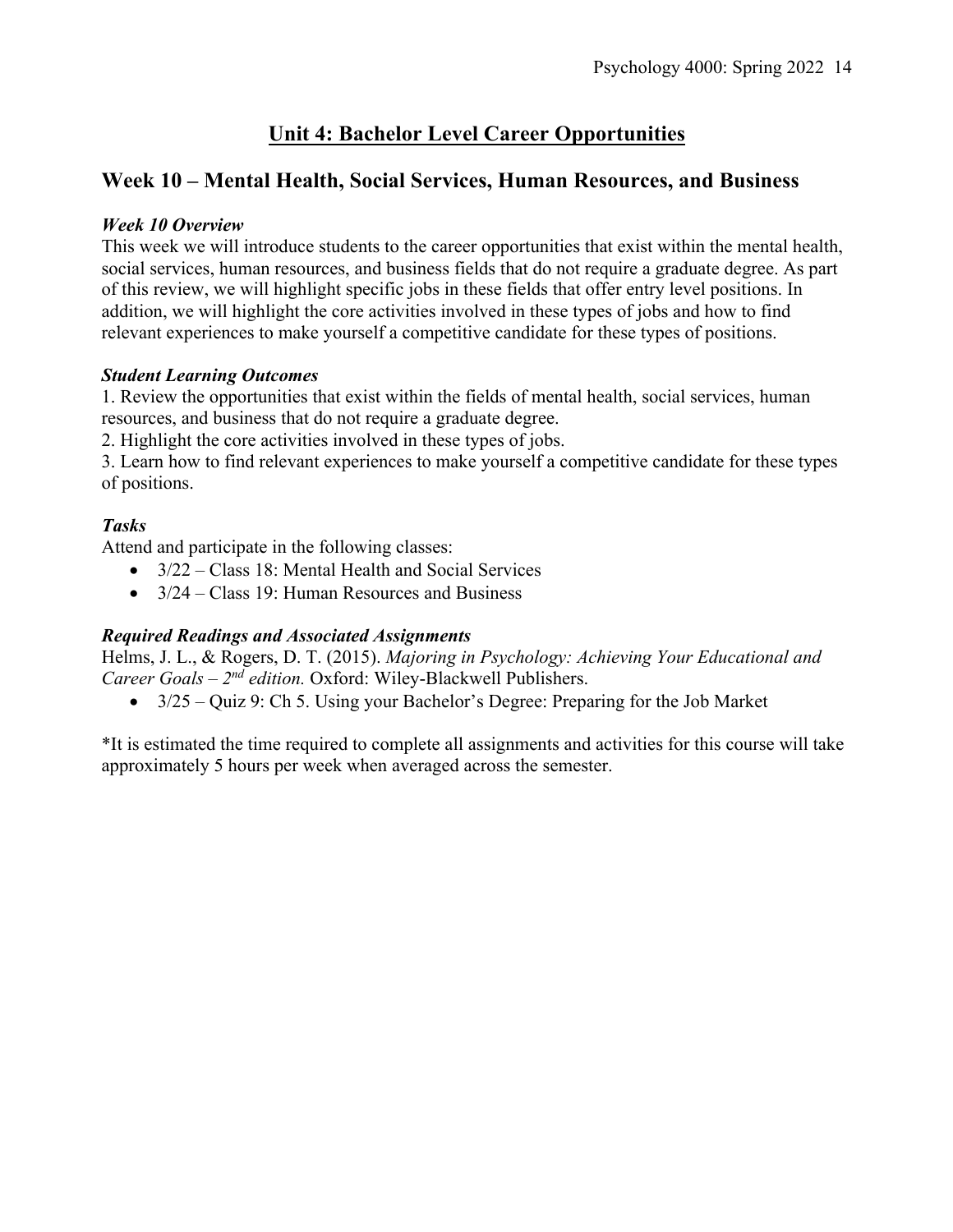# **Unit 5: Preparing and Applying for Jobs and Graduate School**

# **Week 11 – Career Panel and Graduate School Panel**

### *Week 11 Overview*

This week students will have the opportunity to hear from a diverse panel of professionals who have obtained degrees in psychology or closely related to psychology. In addition, students will have the opportunity to hear from students who are currently in a graduate program within the field of psychology or closely related to the field of psychology.

### *Student Learning Outcomes*

1. Gain direct knowledge from professionals within the field of psychology or closely related to psychology.

2. Gain direct knowledge from graduate students within the field of psychology or closely related to the field of psychology.

### *Tasks*

Attend and participate in the following classes:

- $3/29 Class 20$ : Career Panel
- 3/31 Class 21: Graduate School Panel

### *Required Readings and Associated Assignments*

Helms, J. L., & Rogers, D. T. (2015). *Majoring in Psychology: Achieving Your Educational and Career Goals – 2nd edition.* Oxford: Wiley-Blackwell Publishers.

 $\bullet$  4/1 – Quiz 10: Ch. 7 The Preprofessional Degree: Applying to Graduate School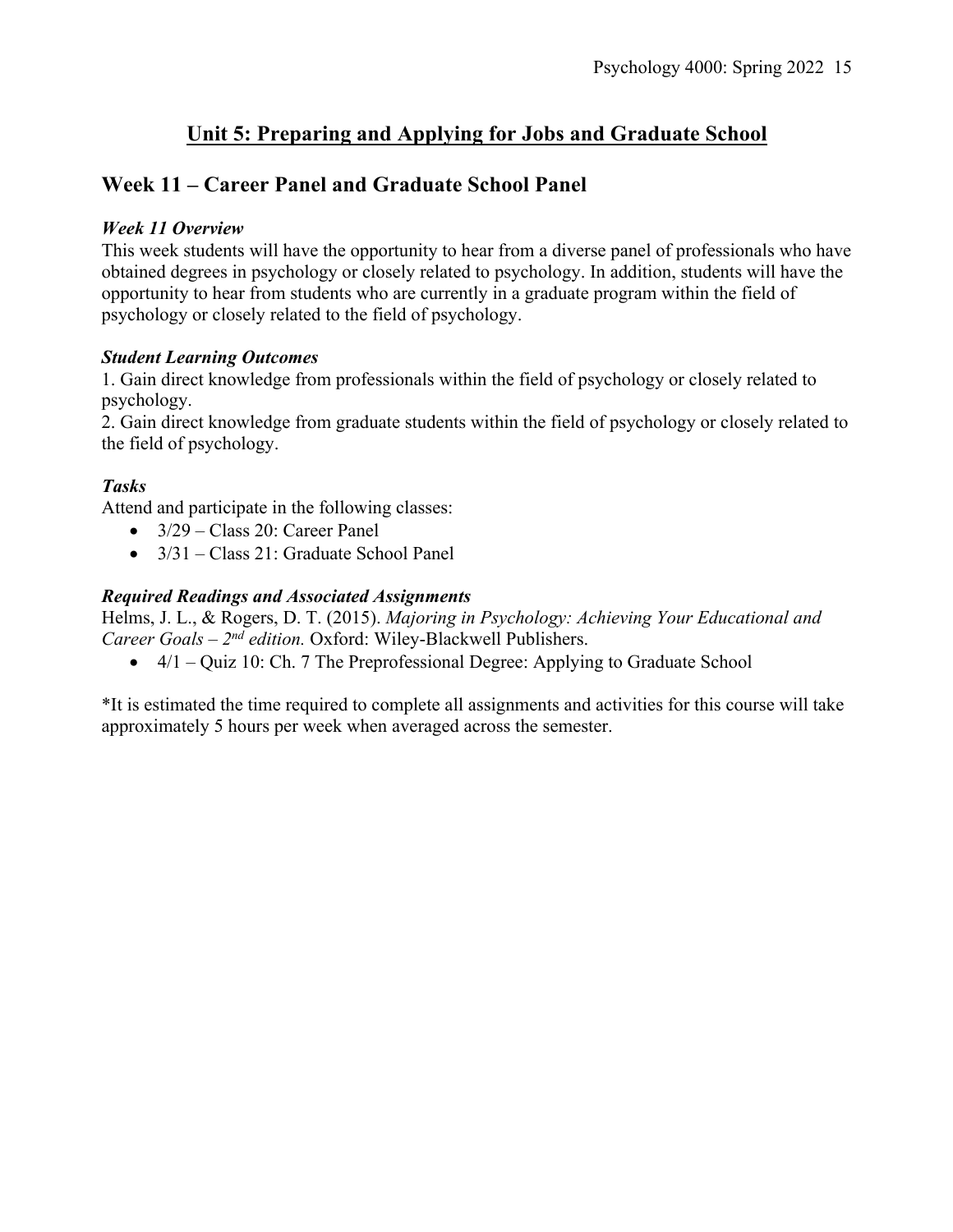# **Week 12 – Preparing and Applying for the Job Market**

### *Week 12 Overview*

This week we will engage in a variety of exercises designed to help students to prepare and apply for the job market. In particular, we will review how to search for jobs and internships. In addition, we will review strategies for writing resumes and cover letters. We will also discuss how to best prepare for a job interview.

#### *Student Learning Outcomes*

1. Apply strategies for finding jobs and internships.

- 2. Create initial draft of a resume.
- 3. Discuss how to best prepare for a job interview.

#### *Tasks*

1. Attend and participate in the following classes:

- 4/5 Class 22: Preparing and Applying for the Job Market
- 4/7 Class 23: Preparing and Applying for the Job Market

### *Required Readings and Associated Assignments*

•  $4/8$  – Assignment 3 – Resume or Vita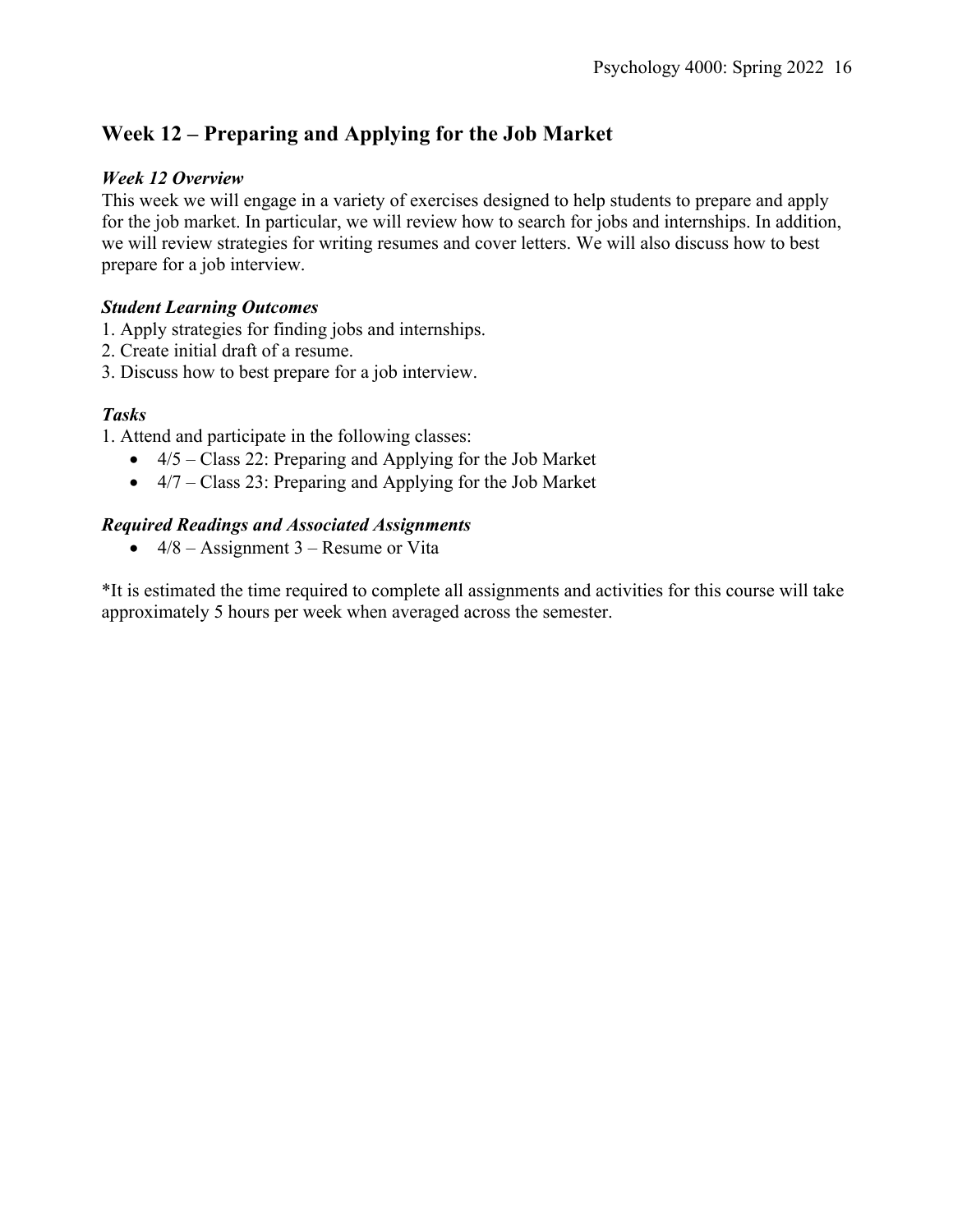# **Week 13 – Resume and Curriculum Vita Workshop**

### *Week 13 Overview*

This week students will participate in a resume and curriculum vita workshop facilitated by the office of career services.

### *Student Learning Outcomes*

1. Learn strategies for improving your resume or curriculum vita.

2. Review a draft of your resume or curriculum vita and make revisions prior to final submission.

### *Tasks*

Attend and participate in the following classes:

- 4/12 Class 24: Resume and CV Workshop
- $4/14$  Easter Break (No Class)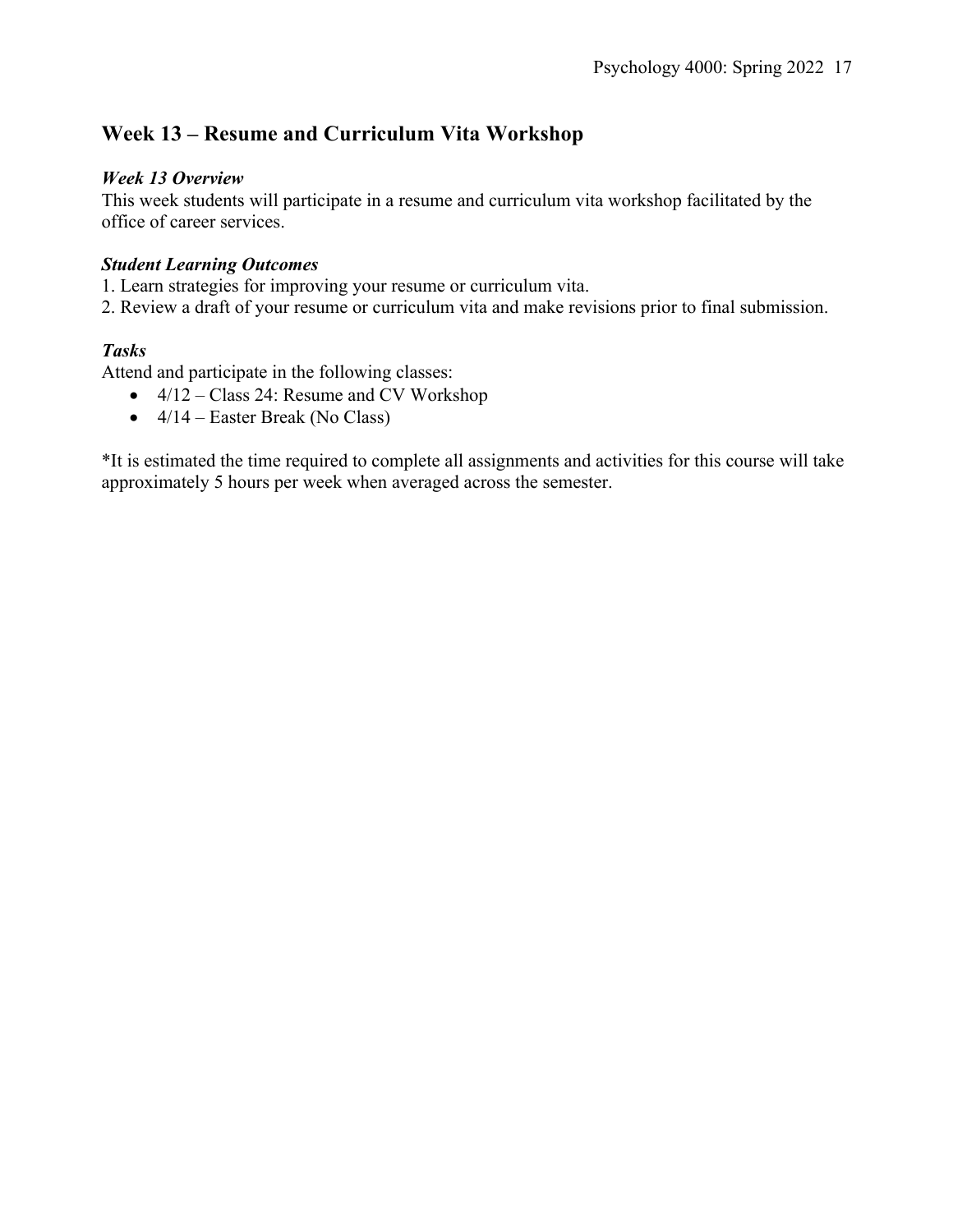# **Week 14 – Preparing and Applying for Graduate School**

### *Week 14 Overview*

This week we will engage in a variety of exercises designed to help students to prepare and apply for graduate school. In particular, we will review how to search for graduate schools and relevant graduate programs. In addition, we will review common application materials and discuss how to best prepare for interviews.

#### *Student Learning Outcomes*

- 1. Apply strategies for finding graduate schools and relevant graduate programs.
- 2. Review common application materials required for graduate school.
- 3. Discuss how to best prepare for interviews.

### *Tasks*

Attend and participate in the following classes:

- 4/19 Class 25: Preparing and Applying for Graduate School
- 4/21 Class 26: Preparing and Applying for Graduate School

### *Required Readings and Associated Assignments*

•  $4/22 -$  Assignment 4 – Informational Interview